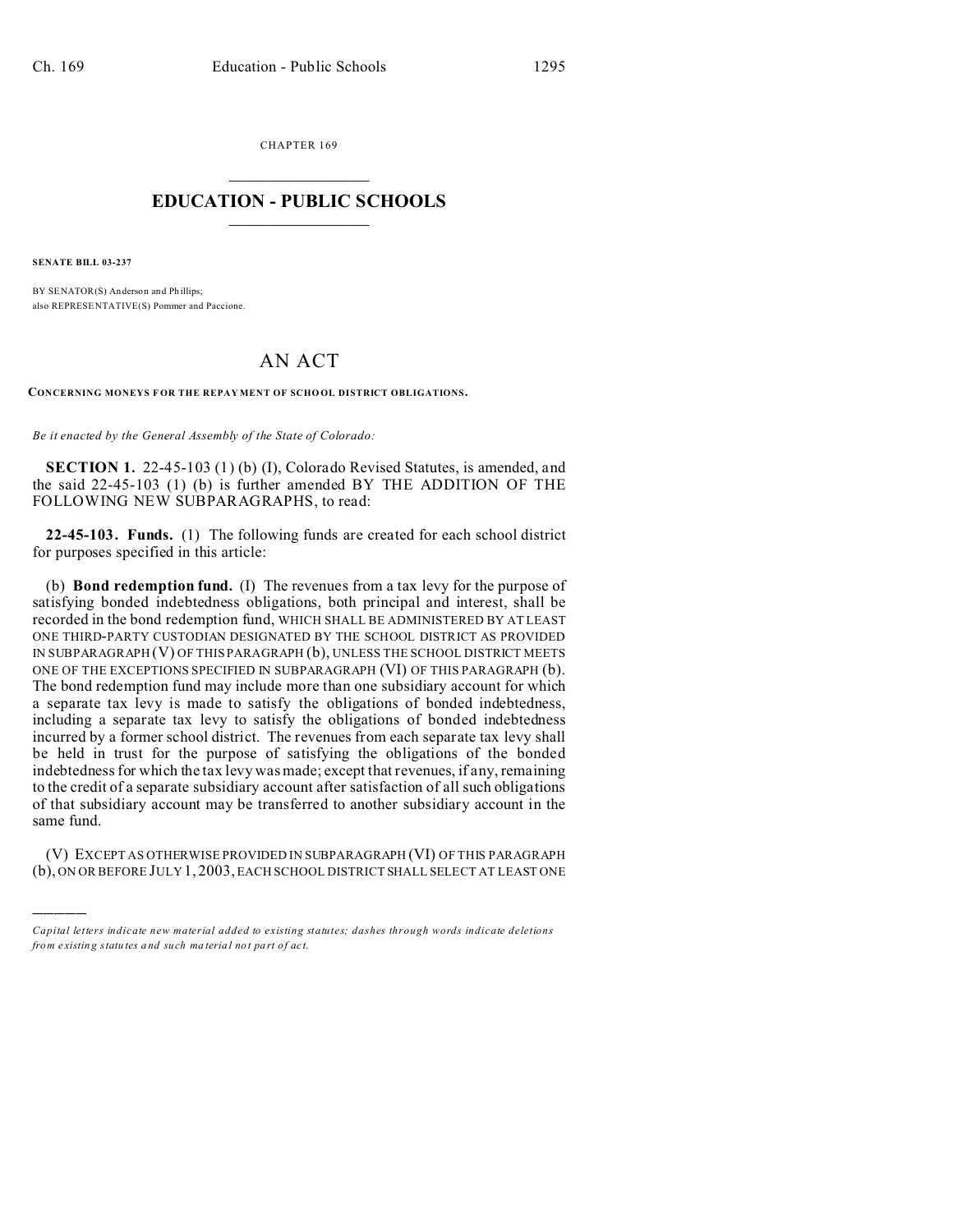COMMERCIAL BANK OR DEPOSITORY TRUST COMPANY, THAT HAS FULL TRUST POWERS, IS LOCATED WITHIN THE STATE OF COLORADO, AND IS A MEMBER OF THE FEDERAL DEPOSIT INSURANCE CORPORATION, TO ACT AS A THIRD-PARTY CUSTODIAN TO ADMINISTER THE SCHOOL DISTRICT'S BOND REDEMPTION FUND. A SCHOOL DISTRICT MAY SELECT MULTIPLE THIRD-PARTY CUSTODIANS TO ADMINISTER THE DISTRICT'S BOND REDEMPTION FUND, SO LONG AS EACH CUSTODIAN SELECTED MEETS THE REQUIREMENTS FOR A CUSTODIAN SPECIFIED IN THIS SUBPARAGRAPH (V). THE CUSTODIAN SHALL BE RESPONSIBLE FOR MAKING PAYMENTS FROM THE BOND REDEMPTION FUND AS PROVIDED BY LAW. THE CUSTODIAN, WITH THE AGREEMENT OF THE SCHOOL DISTRICT, MAY WITHDRAW ANY OR ALL OF THE MONEYS IN THE BOND REDEMPTION FUND THAT ARE TEMPORARILY NOT NEEDED TO SATISFY THE SCHOOL DISTRICT'S OBLIGATIONS, FOR PURPOSES OF DEPOSITING OR INVESTING THE MONEYS IN ANY INVESTMENTS PERMITTED BY LAW.

(VI) A SCHOOL DISTRICT IS NOT REQUIRED TO DESIGNATE A THIRD-PARTY CUSTODIAN TO ADMINISTER THE SCHOOL DISTRICT'S BOND REDEMPTION FUND IF THE COUNTY TREASURER KEEPS THE FUNDS AND ACCOUNTS OF THE SCHOOL DISTRICT AS PROVIDED IN SECTION 22-40-104. A SCHOOL DISTRICT IS NOT REQUIRED TO DESIGNATE A THIRD-PARTY CUSTODIAN TO ADMINISTER ANY PORTION OF THE SCHOOL DISTRICT'S BOND REDEMPTION FUND THAT CONSISTS OF REVENUES RECEIVED FROM BONDS OR OTHER OBLIGATIONS FOR WHICH THE SCHOOL DISTRICT HAS GIVEN NOTICE TO THE STATE TREASURER THAT IT WILL NOT ACCEPT PAYMENT BY THE STATE TREASURER ON BEHALF OF THE SCHOOL DISTRICT AS PROVIDED IN SECTION 22-41-110  $(1)$  (a).

**SECTION 2.** 22-40-105, Colorado Revised Statutes, is amended BY THE ADDITION OF A NEW SUBSECTION to read:

**22-40-105. Depositories.** (5) EXCEPT AS OTHERWISE PROVIDED IN SECTION 22-45-103 (1) (b) (VI), A THIRD-PARTY CUSTODIAN SELECTED BY A SCHOOL DISTRICT SHALL ADMINISTER THE SCHOOL DISTRICT'S BOND REDEMPTION FUND AS PROVIDED IN SECTION 22-45-103 (1) (b) (V). MONEYS IN A SCHOOL DISTRICT'S BOND REDEMPTION FUND MAY BE INVESTED BY THE CUSTODIAN AS PROVIDED IN SECTION 22-45-103 (1) (b) (V).

**SECTION 3.** 22-42-119 (1), Colorado Revised Statutes, is amended to read:

**22-42-119. Bond fund - payment and redemption.** (1) Such taxes shall be collected in the same manner as other school district taxes and when collected shall be placed by the county treasurer in the bond redemption fund of said school district. The moneys in said fund shall be used only for payment of interest upon and for the redemption of such bonds, upon orders signed and countersigned in the manner provided by law for the execution of other school district orders; but the board of education of said school district may withdraw, OR THE BOARD OF EDUCATION MAY INSTRUCT THE THIRD-PARTY CUSTODIAN ADMINISTERING THE BOND REDEMPTION FUND PURSUANT TO SECTION  $22-45-103(1)$  (b) (V) TO WITHDRAW, any or all of such moneys credited to said fund which are temporarily not needed to satisfy the obligations of bonded indebtedness, for the purpose of depositing or investing such moneys in the manner prescribed by law.

**SECTION 4.** 22-42-120 (2), Colorado Revised Statutes, is amended to read: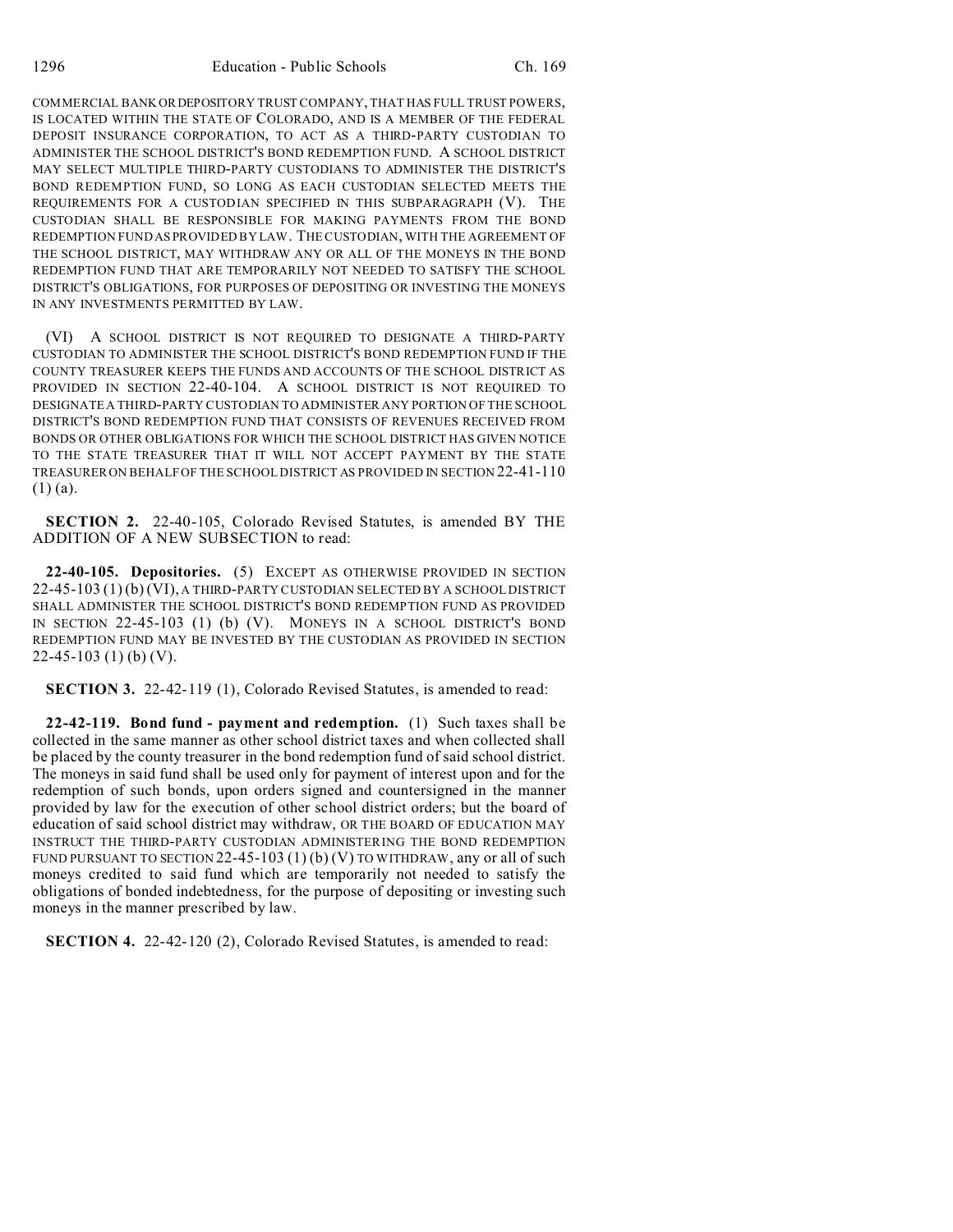**22-42-120. Place of payment.** (2) It is the duty of the board of education of said school district to cause sufficient moneys from said tax levy or refunding escrow account to be placed from time to time at the place of payment, or optional place of payment, designated on said bonds in an amount to satisfy the principal and interest obligations of said bonds as the same may become due and payable from time to time. It is the duty of the treasurer of said school district to pay, or cause to be paid INSTRUCT THE THIRD-PARTY CUSTODIAN ADMINISTERING THE SCHOOL DISTRICT'S BOND REDEMPTION FUND PURSUANT TO SECTION  $22-45-103$  (1) (b) (V) TO PAY, the obligations of said bonds as the same may become due and payable, upon presentation of the bonds and coupons respectively evidencing such obligations, from any moneys to the credit of the appropriate account available for that purpose.

**SECTION 5.** 22-41-110 (1), (3), (5), and (8), Colorado Revised Statutes, are amended to read:

**22-41-110. Timely payment of school district obligations.** (1) (a) THE STATE TREASURER, ON BEHALF OF A SCHOOL DISTRICT, SHALL MAKE PAYMENT AS PROVIDED IN THIS SECTION OF PRINCIPAL AND INTEREST ON BONDS OR OTHER OBLIGATIONS TO WHICH THIS SECTION APPLIES, UNLESS THE SCHOOL DISTRICT BOARD OF EDUCATION ADOPTS A RESOLUTION STATING IT WILL NOT ACCEPT PAYMENT ON BEHALF OF THE SCHOOL DISTRICT OF PRINCIPAL AND INTEREST ON BONDS OR OTHER OBLIGATIONS AS PROVIDED IN THIS SECTION. IF A SCHOOL DISTRICT CHOOSES TO ADOPT SUCH A RESOLUTION, IT SHALL BE ADOPTED PRIOR TO ISSUANCE OR INCURRENCE OF THE BONDS OR OBLIGATIONS TO WHICH IT APPLIES. FOLLOWING ADOPTION OF THE RESOLUTION, THE SCHOOL DISTRICT SHALL PROVIDE WRITTEN NOTICE TO THE STATE TREASURER OF ITS REFUSAL TO ACCEPT THE PAYMENT. THE REFUSAL TO ACCEPT PAYMENT SHALL TAKE EFFECT UPON THE DATE THE STATE TREASURER RECEIVES THE WRITTEN NOTICE AND SHALL CONTINUE IN EFFECT UNTIL THE DATE THE STATE TREASURER RECEIVES WRITTEN NOTICE FROM THE SCHOOL DISTRICT THAT THE SCHOOL DISTRICT BOARD OF EDUCATION HAS ADOPTED A RESOLUTION RESCINDING THE REFUSAL TO ACCEPT PAYMENT PURSUANT TO THIS SECTION. NOTWITHSTANDING ANY PROVISION OF SUBSECTIONS (2) TO (8) OF THIS SECTION TO THE CONTRARY, THE STATE TREASURER SHALL NOT MAKE PAYMENT OF PRINCIPAL OR INTEREST ON BONDS OR OTHER OBLIGATIONS ON BEHALF OF A SCHOOL DISTRICT THAT PROVIDES WRITTEN NOTICE OF ITS REFUSAL TO ACCEPT PAYMENT BY THE STATE TREASURER ON BEHALF OF THE SCHOOL DISTRICT AS PROVIDED IN THIS PARAGRAPH (a), UNTIL THE STATE TREASURER RECEIVES WRITTEN NOTICE OF THE RESCISSION OF REFUSAL TO ACCEPT PAYMENT.

(b) This section applies to general obligation bonds issued by a school district on or after July 1, 1991, pursuant to article 42 or 43 of this title, to obligations of a school district in connection with a lease agreement or installment purchase agreement entered into by a school district under section 22-32-127 or 22-45-103 (1) (c) on or after July 1, 1991, and to refunding bonds issued by a school district pursuant to article 56 of title 11, C.R.S.

(3) If the district indicates that it will not make the payment by the date on which it is due, the state treasurer shall forward the amount in immediately available funds necessary to make the payment of the principal of or interest on the bonds or other obligations of the school district to the paying agent. and shall withhold such amount from the next succeeding payment of the state's share of the district's total program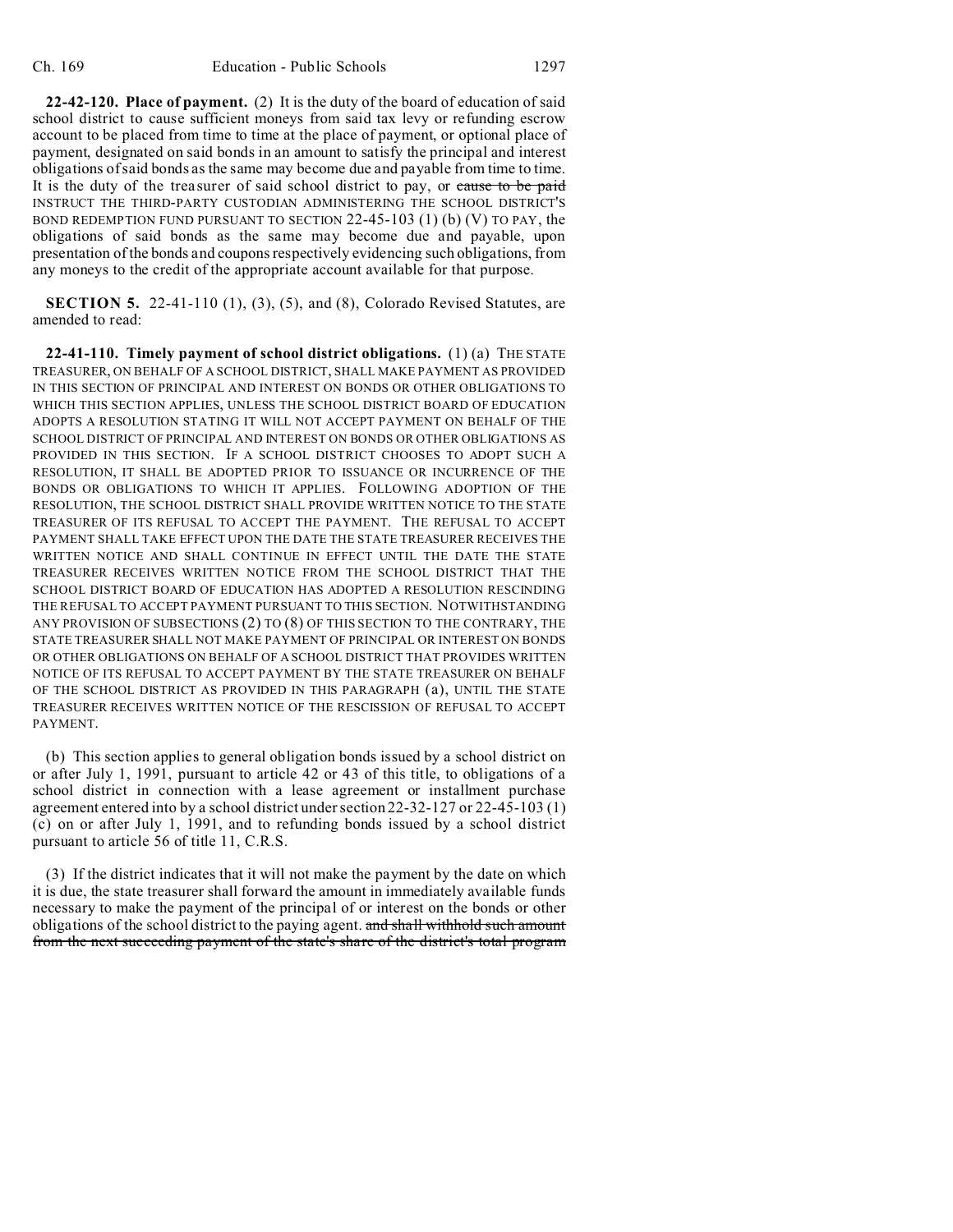in accordance with article 54 of this title. If the amount of such next succeeding payment is insufficient to pay the amount necessary, the state treasurer shall withhold amounts from each succeeding payment of the state's share of the district's total program, including payments to be made in succeeding fiscal years but not to include more than twelve months' worth of payments, until the total payment of principal and interest has been withheld. A school district which does not receive any state assistance under the provisions of article 54 of this title does not qualify for state assistance in making timely payment of its bond or other obligations under this section. THE STATE TREASURER SHALL RECOVER THE AMOUNT FORWARDED BY WITHHOLDING AMOUNTS FROM THE SCHOOL DISTRICT'S PAYMENTS OF THE STATE'S SHARE OF THE DISTRICT'S TOTAL PROGRAM RECEIVED IN ACCORDANCE WITH ARTICLE 54 OF THIS TITLE AND FROM PROPERTY TAX AND SPECIFIC OWNERSHIP TAX REVENUES COLLECTED BY THE COUNTY TREASURER ON BEHALF OF THE SCHOOL DISTRICT; EXCEPT THAT THE STATE TREASURER MAY NOT RECOVER AMOUNTS FROM PROPERTY TAX REVENUES THAT ARE PLEDGED TO PAY NOTES OR BONDS ISSUED BY THE SCHOOL DISTRICT. THE TOTAL AMOUNT WITHHELD IN A MONTH FROM THE STATE'S SHARE OF TOTAL PROGRAM AND THE TAX REVENUES DUE TO THE SCHOOL DISTRICT FOR EACH OCCASION ON WHICH THE TREASURER FORWARDS AN AMOUNT PURSUANT TO THIS SECTION SHALL NOT EXCEED ONE-TWELFTH OF THE AMOUNT FORWARDED; EXCEPT THAT THE STATE TREASURER, IN ONE OR MORE MONTHS DURING THE TWELVE-MONTH WITHHOLDING PERIOD, MAY WITHHOLD MORE THAN ONE-TWELFTH OF THE AMOUNT FORWARDED, IF THE SCHOOL DISTRICT IN ONE OR MORE MONTHS DURING THE TWELVE-MONTH WITHHOLDING PERIOD RECEIVES TOTAL PROGRAM AND TAX REVENUES IN AN AMOUNT THAT IS LESS THAN ONE-TWELFTH OF THE AMOUNT FORWARDED. THE STATE TREASURER SHALL NOT WITHHOLD FOR MORE THAN TWELVE CONSECUTIVE MONTHS FOR EACH OCCASION ON WHICH THE TREASURER FORWARDS AMOUNTS PURSUANT TO THIS SECTION. THE STATE TREASURER, IN WRITING, SHALL NOTIFY THE COUNTY TREASURER FOR THE SCHOOL DISTRICT OF THE AMOUNT OF TAX REVENUES TO BE WITHHELD PURSUANT TO THIS SUBSECTION (3) AND THE PERIOD OF WITHHOLDING. NOTWITHSTANDING ANY PROVISION OF THIS SUBSECTION (3) TO THE CONTRARY, A SCHOOL DISTRICT MAY ELECT TO MAKE EARLY REPAYMENT OF ALL OR ANY PORTION OF AN AMOUNT FORWARDED BY THE STATE TREASURER ON BEHALF OF THE SCHOOL DISTRICT PURSUANT TO THIS SECTION. WHEN A SCHOOL DISTRICT FULLY REPAYS AN AMOUNT FORWARDED BY THE STATE TREASURER ON BEHALF OF THE SCHOOL DISTRICT PURSUANT TO THIS SECTION, THE STATE TREASURER, IN WRITING, SHALL NOTIFY THE COUNTY TREASURER FOR THE SCHOOL DISTRICT TO DISCONTINUE THE WITHHOLDING OF TAX REVENUES.

(5) Any school district to which this section applies shall file with the state treasurer a copy of the resolution which authorizes the issuance of bonds or other obligations, a copy of the official statement or other offering document for such bonds or other obligations, the agreement, if any, with the paying agent for such bonds or other obligations, and the name, address, and telephone number of such paying agent. The failure of any school district to file such information shall not affect the obligation of the state treasurer to withhold the state's share of the district's total program AND THE DISTRICT'S TAX REVENUES under this section.

(8) Whenever the state treasurer makes a payment of principal and interest on bonds or other obligations of a school district and withholds amounts from the district's payments of the state's share of the district's total program AND FROM THE DISTRICT'S UNPLEDGED TAX REVENUES pursuant to this section because of the failure